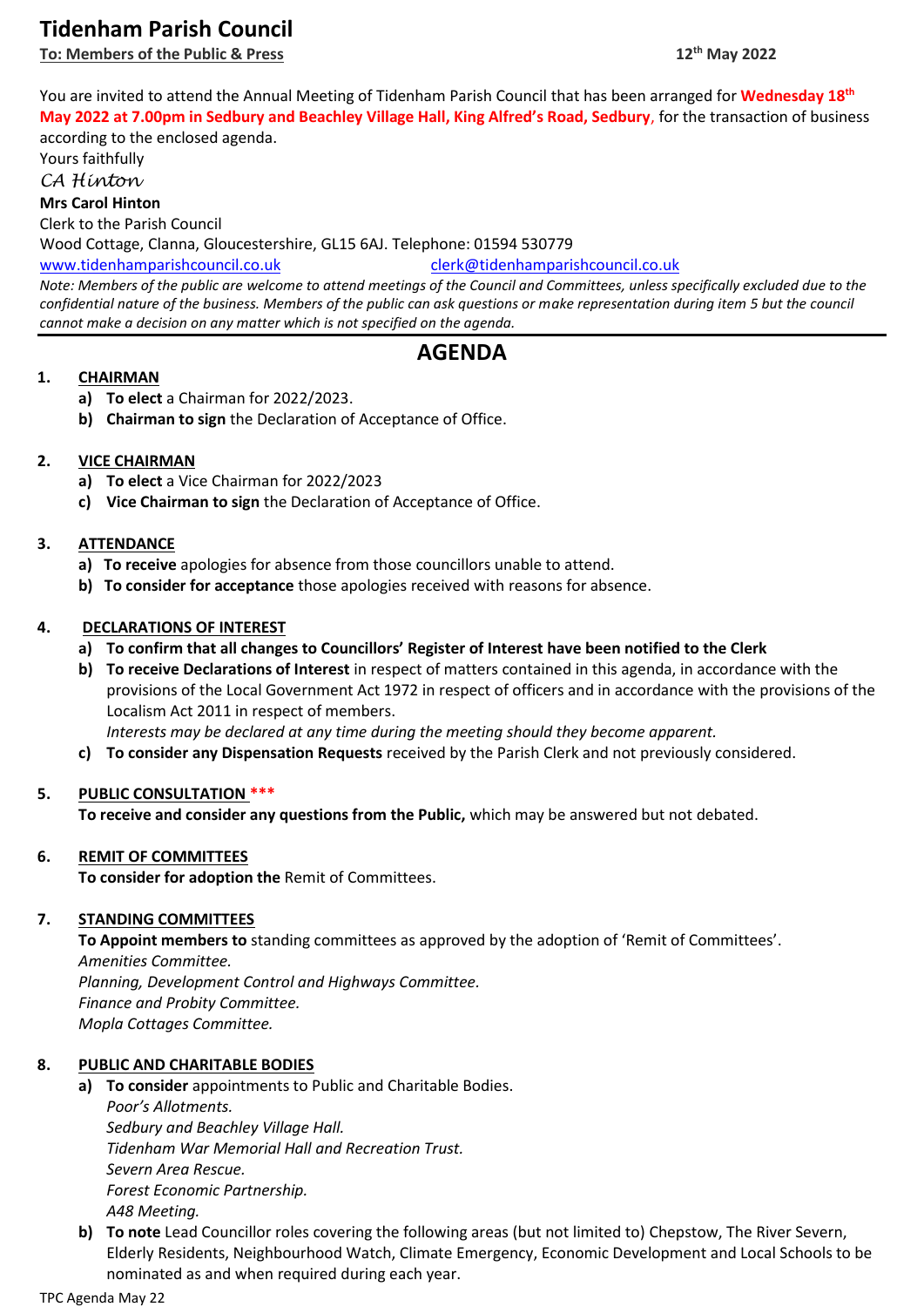# **9. FINANCIAL REGULATIONS**

**To consider adoption** of Financial Regulations.

## **10. INVESTMENT STRATEGY, FINANCIAL RISK ASSESSMENT AND APPOINTMENT OF BANKERS**

- **a) To consider** adoption of Investment Strategy and Financial Risk Assessment.
- **b) To consider** safety of investments/bank accounts as per Investment Strategy and Financial Risk Assessment.
- **c) To consider** confirmation of Bankers and account signatories.

## **11. PROVISION OF INFORMATION UNDER FREEDOM of INFORMATION ACT**

**To consider** adoption of Provision of Information – Model Publication Scheme.

## **12. EMAIL POLICY**

**To consider** adoption of Email Policy.

# **13. CCTV POLICY**

**To consider** adoption of CCTV Policy.

## **14. MINUTES OF PREVIOUS MEETING**

- a) **To consider for approval** as a correct record the minutes of the meeting held on 20<sup>th</sup> April 2022.
- **b) To consider any questions** arising from those minutes.

## **15. POLICING IN THE PARISH**

**To note** Police crime statistics for Tidenham and Sedbury can be accessed following this link. <https://www.ukcrimestats.com/Neighbourhood/6107>

## **16. COMMITTEES**

**To receive** reports, minutes and recommendations from committees and **consider** any questions arising from them. i). Planning, Development Control and Highways Committee meeting held on 27<sup>th</sup> April 2021

Questions to Councillor Koning, Chairman of the Committee

ii). Extraordinary Meeting of the Parish Council held on 11<sup>th</sup> May 2022.

Questions to Councillor Koning, Parish Council Chairman.

iii) Amenities Committee meeting held on  $11<sup>th</sup>$  May 2022.

Questions to Councillor Swambo, Chairman of the Committee.

#### **17. CHAIRMAN'S ANNOUNCEMENTS**

**To receive and note any announcements from the Chairman** of the meeting.

# **18. PARISH CLERK'S REPORT**

**To receive and consider the Parish Clerk's Report**. All items requiring the council to make a decision are specified separately on this agenda.

#### **19. FINANCE**

- **a) To approve payments** according to the Financial Statement for April 2022.
- **b) To receive and approve the Financial Statement** for April 2022.
- **c) To note** receipt of first half of annual precept payment of £53,635.50 was received 22 April 2022.
- **d) To consider** earmarking of further funds from 21/22 year end reserves of £9857.10 remainder YETI Project social prescribing grant funds from Glos CC.
- **e) To note** amended Notes to Accounts 21/22.

# **20. INTERNAL AUDITOR'S REPORT 2021/22**

**To consider** Internal Auditor's Report 2021/22. No issues identified and no action required.

# **21. ANNUAL GOVERNANCE AND ACCOUNTABILITY RETURN (AGAR) 2021/22**

- **a) To consider** responses to items 1-9 of section 1 of the Annual Governance and Accountability Review (AGAR) 2021/22.
- **b) To consider** signing of the Governance Statement.
- **c) To consider** the Annual Accounting Statements as shown in the Annual Return and certified and signed by the Clerk, and that the Chairman sign the Statements if approved.
- **d)** To consider the dates for the period for exercising of public rights to be set as from  $13<sup>th</sup>$  June 2022 to 22<sup>nd</sup> July 2022.